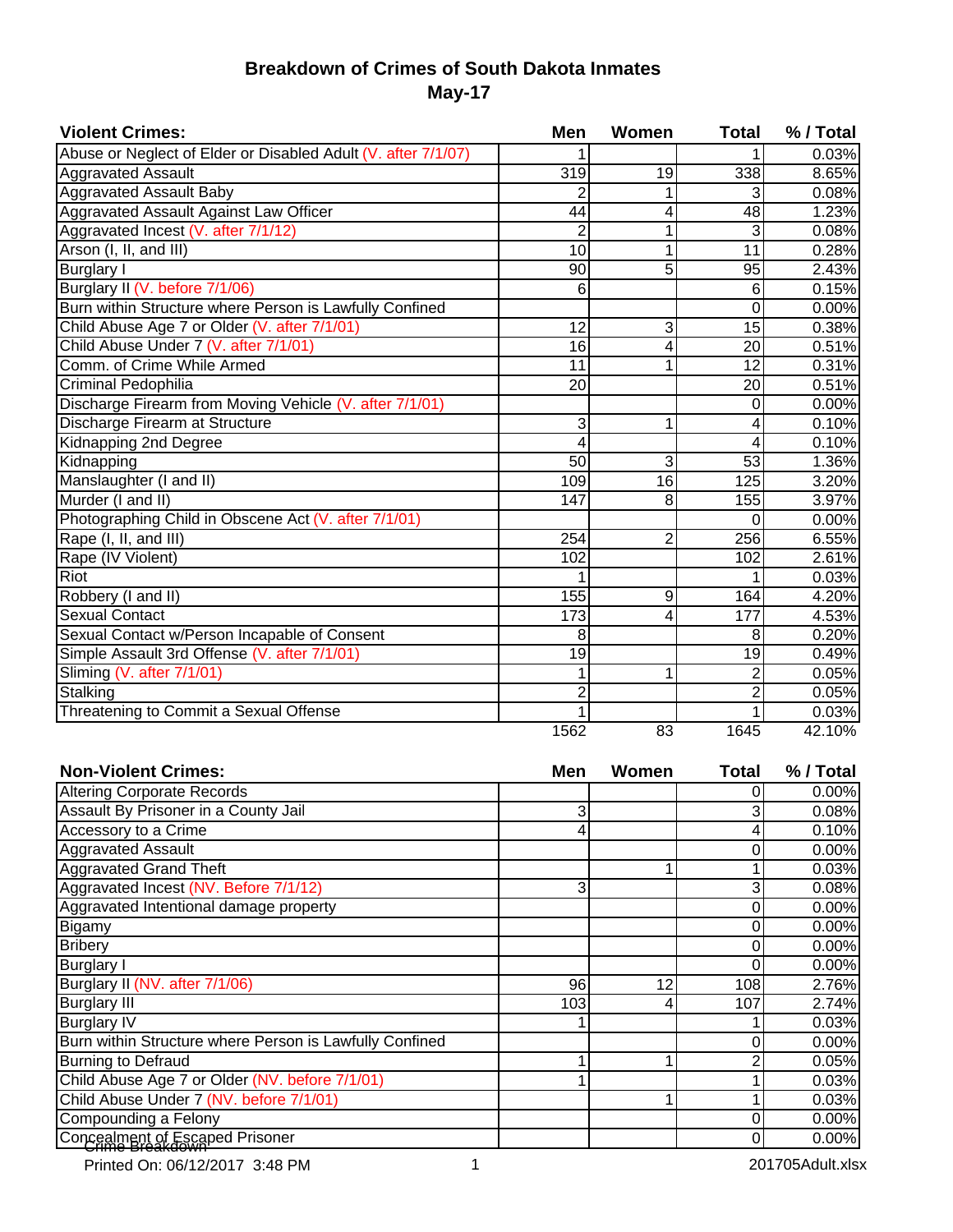| <b>Non-Violent Crimes:</b>                                | <b>Men</b>     | Women | <b>Total</b>   | % / Total       |
|-----------------------------------------------------------|----------------|-------|----------------|-----------------|
| Del of Cont Sub/Prescription to an Inmate                 |                |       | 1              | 0.03%           |
| Desertion of a Child                                      |                |       | 0              | 0.00%           |
| DWI 3rd                                                   | 34             | 6     | 40             | 1.02%           |
| DWI 4th                                                   | 46             | 13    | 59             | 1.51%           |
| DWI 5th                                                   | 49             | 2     | 51             | 1.31%           |
| DWI 6th                                                   | 51             | 4     | 55             | 1.41%           |
| Damage to Property                                        | 17             | 1     | 18             | 0.46%           |
| Discharge Firearm from Moving Vehicle (NV. before 7/1/01) |                |       | 0              | 0.00%           |
| <b>Eluding Law Enforcement Officer</b>                    | 14             | 1     | 15             | 0.38%           |
| Entice Away Child Under 14                                |                |       | 0              | 0.00%           |
| Escape                                                    | 20             | 1     | 21             | 0.54%           |
| Escape II                                                 | 28             | 9     | 37             | 0.95%           |
| Failure to Notify Law Enforcement of DEA                  |                |       | 0              | 0.00%           |
| File False or Forged Instrument                           |                |       | $\mathbf 0$    | 0.00%           |
| Failed to Reg as Sex Offender Every                       | 1              |       | 1              | 0.03%           |
| Failed to Reg as Sex Offender 2nd Offense                 | 7              |       | 7              | 0.18%           |
| Failed to Reg as Bail Bondsman                            |                |       | 0              | 0.00%           |
| Failed to Reg as Sex Offender                             | 5              | 1     | 6              | 0.15%           |
| Failure to Appear                                         | $\overline{7}$ |       | $\overline{7}$ | 0.18%           |
| Failure to Pay Sales Tax                                  |                |       | 0              | 0.00%           |
| Failure to Rep Ch of Enroll or Employ                     | 1              |       | 1              | 0.03%           |
| <b>False Report of Bomb</b>                               |                |       | 0              | 0.00%           |
| <b>Falsification of Evidence</b>                          |                |       | 0              | 0.00%           |
| Forgery                                                   | 48             | 18    | 66             | 1.69%           |
| <b>Fradulent Insurance Acts</b>                           |                |       | 0              | 0.00%           |
| Grand Theft $<$ \$2,500                                   | 14             |       | 14             | 0.36%           |
| Grand Theft > \$100,000                                   | 1              |       | 1              | 0.03%           |
| Grand Theft $> $2,500$                                    | 20             | 5     | 25             | 0.64%           |
| Grand Theft $> $5,000$                                    | 42             | 9     | 51             | 1.31%           |
| <b>Grand Theft</b>                                        | 107            | 11    | 118            | 3.02%           |
| Hit & Run with Injury                                     | 5              |       | 5              | 0.13%           |
| Indecent Exposure Involving a Child Under 13yrs Old       |                |       | 0              | 0.00%           |
| <b>Identity Theft</b>                                     | 7              | 1     | 8              | 0.20%           |
| <b>Illegal Importing of Livestock</b>                     |                |       | 0              | 0.00%           |
| Incest (NV. after 7/1/06)                                 | 1              |       | 1              | 0.03%           |
| <b>Indecent Exposure</b>                                  |                |       | 0              | 0.00%           |
| Intent Exposure to HIV Infection                          |                |       | 0              | 0.00%           |
| Intent Interruption of Communications/Transportation      |                |       | $\mathbf 0$    | 0.00%           |
| Intent Render Fire Alarm System Inoperable                |                |       | $\mathbf 0$    | 0.00%           |
| Mishandle Ammonia or Tamp w/Eq.                           |                |       | 0              | 0.00%           |
| No Account Check / Insufficient Funds Check               | 1              |       | 1              | 0.03%           |
| Permitting Physical or Sexual Abuse of Child              | 1              |       | 1              | 0.03%           |
| Nonsupport of Child                                       |                |       | $\mathbf 0$    | 0.00%           |
| Perjury                                                   |                |       | $\mathbf 0$    | 0.00%           |
| Photographing Child in Obscene Act (NV. before 7/1/01)    |                |       | $\mathbf 0$    | 0.00%           |
| Poss. Presc/Nonpresc Cont Sub in Jail                     |                | 1     | 1              | 0.03%           |
| Possession Contraband by and Inmate /ALCOHOL              |                |       | $\mathbf 0$    | 0.00%           |
| Possession w/Intent to Deliver Inmate                     |                | 1     | 1              | 0.03%           |
| Possession of Burglary Tools                              |                |       | 0              | 0.00%           |
| Possession of Child Pornography                           | 62             |       | 62             | 1.59%           |
| Possession of Cont. Substance by Inmate                   |                |       | $\mathbf 0$    | 0.00%           |
| Poss. of Firearm by Felon                                 | $\overline{c}$ |       | $\overline{2}$ | 0.05%           |
| Poss. Of a Firearm by Convicted Drug Offfender            | 1              |       | 1              | 0.03%           |
| Poss. of Vehicle/Altered Serial #                         |                |       | $\mathbf 0$    | 0.00%           |
| Poss. of Weapon by Prisoner                               | 6              |       | 6              | 0.15%           |
| Poschione Breakealed Weapon                               | 1              |       | 1              | 0.03%           |
| $\overline{2}$<br>PosBrintedComtool/ed/20eapo3148 PM      |                |       |                | 201705A0u00%lsx |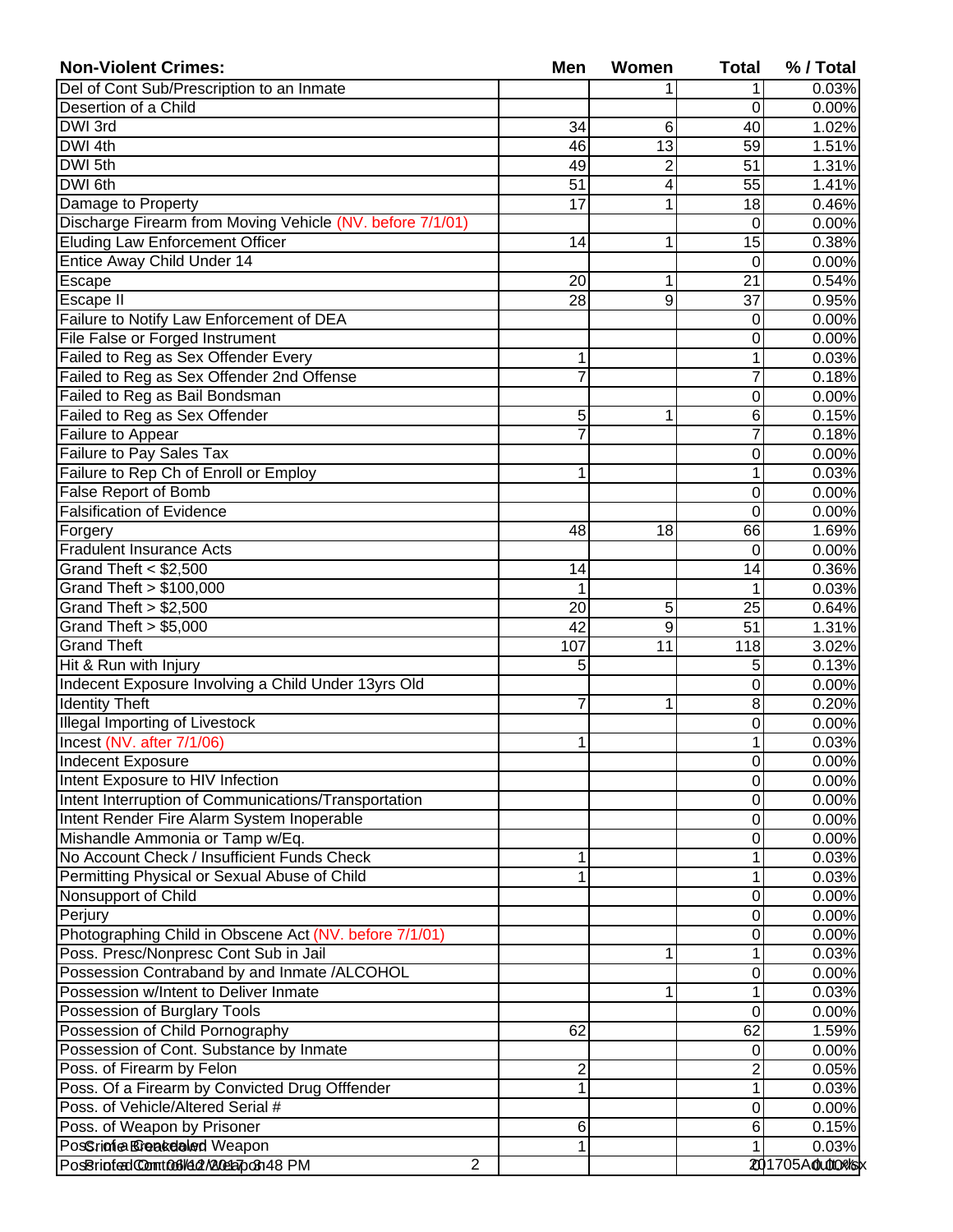| <b>Non-Violent Crimes:</b>                     | <b>Men</b>     | Women          | <b>Total</b> | % / Total |
|------------------------------------------------|----------------|----------------|--------------|-----------|
| Possession of a Forged Instrument              |                |                |              | 0.03%     |
| Possession of a Weapon in a Jail               | 2              |                | 2            | 0.05%     |
| <b>Procuring Prostitution</b>                  |                |                | 0            | 0.00%     |
| Promoting Prostitution of a Minor              |                |                | 0            | 0.00%     |
| <b>Reckless Burning</b>                        | 2              |                |              | 0.05%     |
| Rape (I, II, and III)                          |                |                |              | 0.03%     |
| Receive/Transfer of Stolen Vehicle             | 30             |                | 31           | 0.79%     |
| Removal of Child from State                    |                |                | 0            | 0.00%     |
| Sex Offender Fail to Update Address            | 18             |                | 18           | 0.46%     |
| Sexual Contact with an Inmate                  |                |                | 0            | 0.00%     |
| Sexual Exploitation of a Minor                 |                |                | 8            | 0.20%     |
| Simple Assault 3rd Offense (NV. before 7/1/01) |                |                | 0            | 0.00%     |
| Simple Assault on a Law Enforcement Officer    | 19             | 6              | 25           | 0.64%     |
| Sliming (NV. before 7/1/01)                    |                |                | 0            | 0.00%     |
| Solicitation of a Minor                        | 10             |                | 10           | 0.26%     |
| <b>Stalking 1st Offense</b>                    |                |                | 0            | 0.00%     |
| Stalking of a Child 12 or Under                |                |                | 0            | 0.00%     |
| Tampering with a Witness                       | 4              |                |              | 0.10%     |
| <b>Threatening Judicial Officer</b>            | $\overline{2}$ |                | 2            | 0.05%     |
| Vehicular Battery                              | 19             | $\overline{2}$ | 21           | 0.54%     |
| Vehicular Homicide                             | 10             |                | 14           | 0.36%     |
| Violation of Community Safety Zones            |                |                |              | 0.03%     |
| Violation of a Protection Order                | 5              |                | 5            | 0.13%     |
| Failure to Reg as a Foreign Sex Offender       |                |                |              | 0.03%     |
| Intentional Damage to Property <\$100,000      | 5              |                | 5            | 0.13%     |
| Intentional Damage to Property <\$2,500        |                |                | 2            | 0.05%     |
| Intentional Damage to Property <\$5,000        |                |                | 2            | 0.05%     |
|                                                | 949            | 121            | 1070         | 27.39%    |